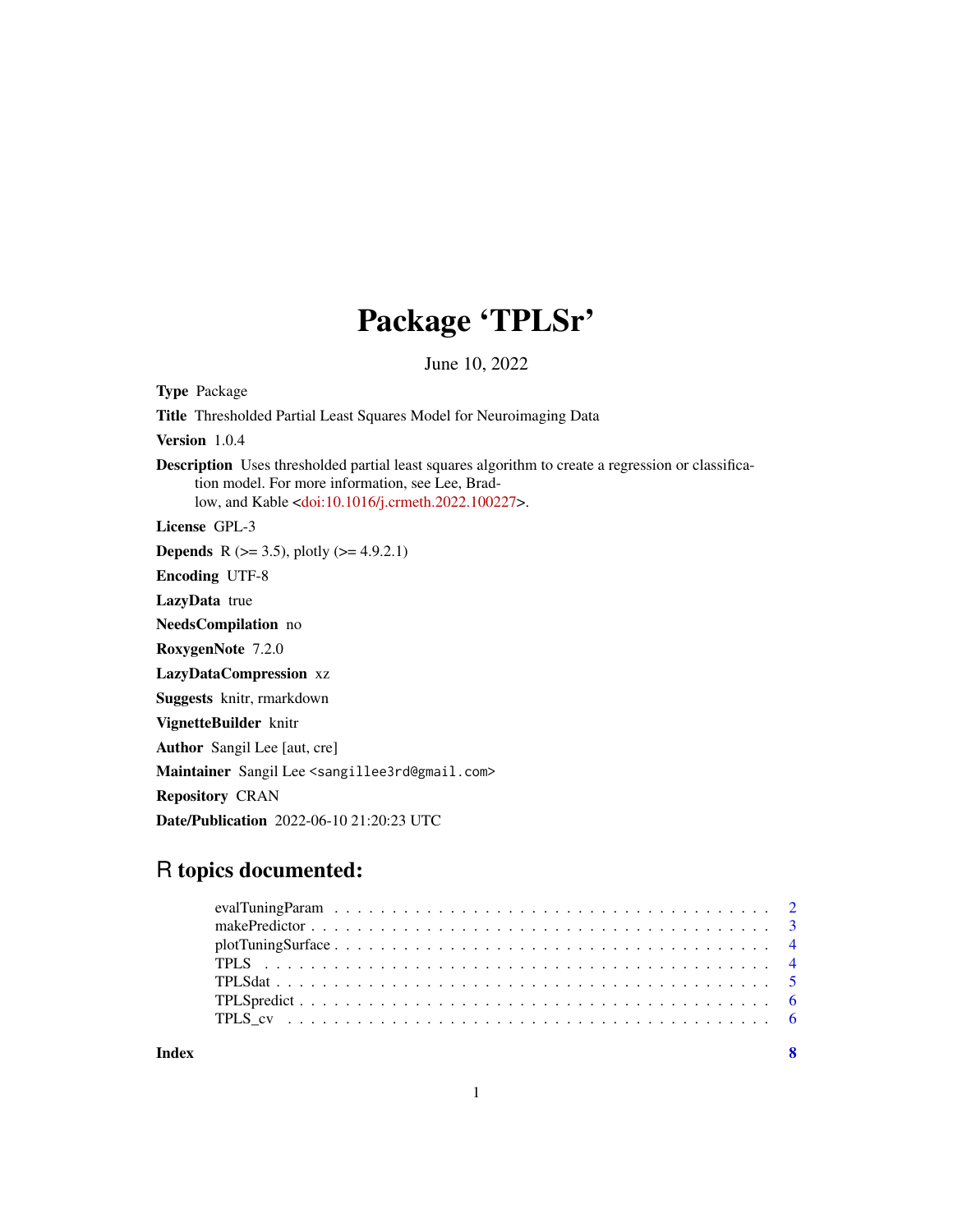<span id="page-1-0"></span>

#### Description

Evaluating cross-validation performance of a TPLS\_cv model at compvec and threshvec

#### Usage

```
evalTuningParam(
  TPLScvmdl,
  type = c("Pearson", "negMSE", "ACC", "AUC", "LLbinary", "Spearman"),
  X,
  Y,
  compvec,
  threshvec,
  subfold = NULL
)
```
#### Arguments

| TPLScvmdl | TPLS cv model created from TPLS_cv                                                                                              |
|-----------|---------------------------------------------------------------------------------------------------------------------------------|
| type      | CV performance metric type. One of LLbinary, negMSE, Pearson, Spearman,<br>AUC, ACC.                                            |
| X         | The same X as used in TPLScymdl.                                                                                                |
| Y         | The SAME Y as used in TPLScymdl.                                                                                                |
| compvec   | Vector of number of components to test in cross-validation.                                                                     |
| threshvec | Vector of threshold level $(0 \sim 1)$ to test in cross-validation.                                                             |
| subfold   | (Optional) vector of subdivision within testing fold to calculate performance.<br>For example scan run division within subject. |

#### Value

A evalTuningParam object that contains the following attributes.

- type: Cross validation performance measure type, as specified in the input
- threshval: Same as the input threshvec
- compval: Same as the input compvec
- perfmat: Performance measure 3D matrix: length(compvec)-by-length(threshvec)-by-numfold
- perf\_best: Best CV performance out of all combinations of compvec and threshvec
- compval\_best: Number of components that gave the best performance (i.e., perf\_best)
- threshval\_best: Threshold level that gave the best performance (i.e., perf\_best)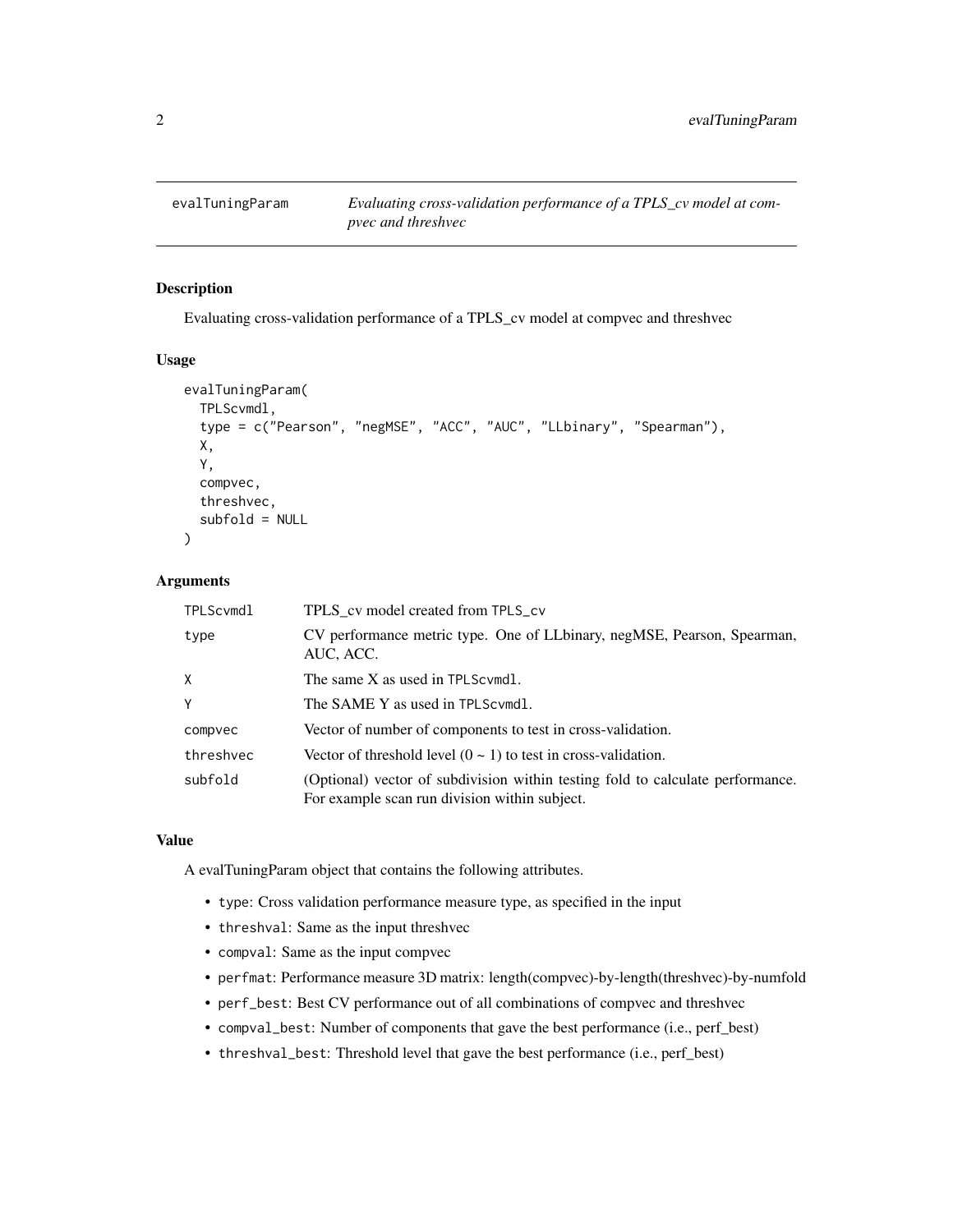#### <span id="page-2-0"></span>makePredictor 3

- perf\_1se : Performance of the most parsimonious model (least number of coefficients) that is within 1 standard error of perf\_best.
- compval\_1se : Number of components that gave perf\_1se
- threshval\_1se : Threshold level that gave perf\_1se
- best\_at\_threshold : a 3-column matrix; first column is max performance at threshold, second column is threshold values, third column is number of components for the best model at threshold

| makePredictor | Method for extracting the T-PLS predictor at a given compval and |
|---------------|------------------------------------------------------------------|
|               | <i>threshval</i>                                                 |

#### Description

Method for extracting the T-PLS predictor at a given compval and threshval

#### Usage

```
makePredictor(TPLSmdl, compval, threshval)
```
#### Arguments

| TPLSmdl   | A TPLS object created from using function TPLS                                                                                                                                                             |
|-----------|------------------------------------------------------------------------------------------------------------------------------------------------------------------------------------------------------------|
| compval   | Vector of number of components to use in final predictor. Providing a vector<br>will provide multiple betamaps (e.g., $c(3,4,5)$ will provide three betamaps each<br>with $3, 4$ , and $5$ PLS components) |
| threshval | Threshold number between 0 and 1 (inclusive) for thresholding the betamap.<br>This must be a scalar.                                                                                                       |

#### Value

- bias: The intercept of the extracted model. Vector of intercepts if compval is a vector.
- betamap: Column vector of betamap. Matrix of betamaps if compval is a vector.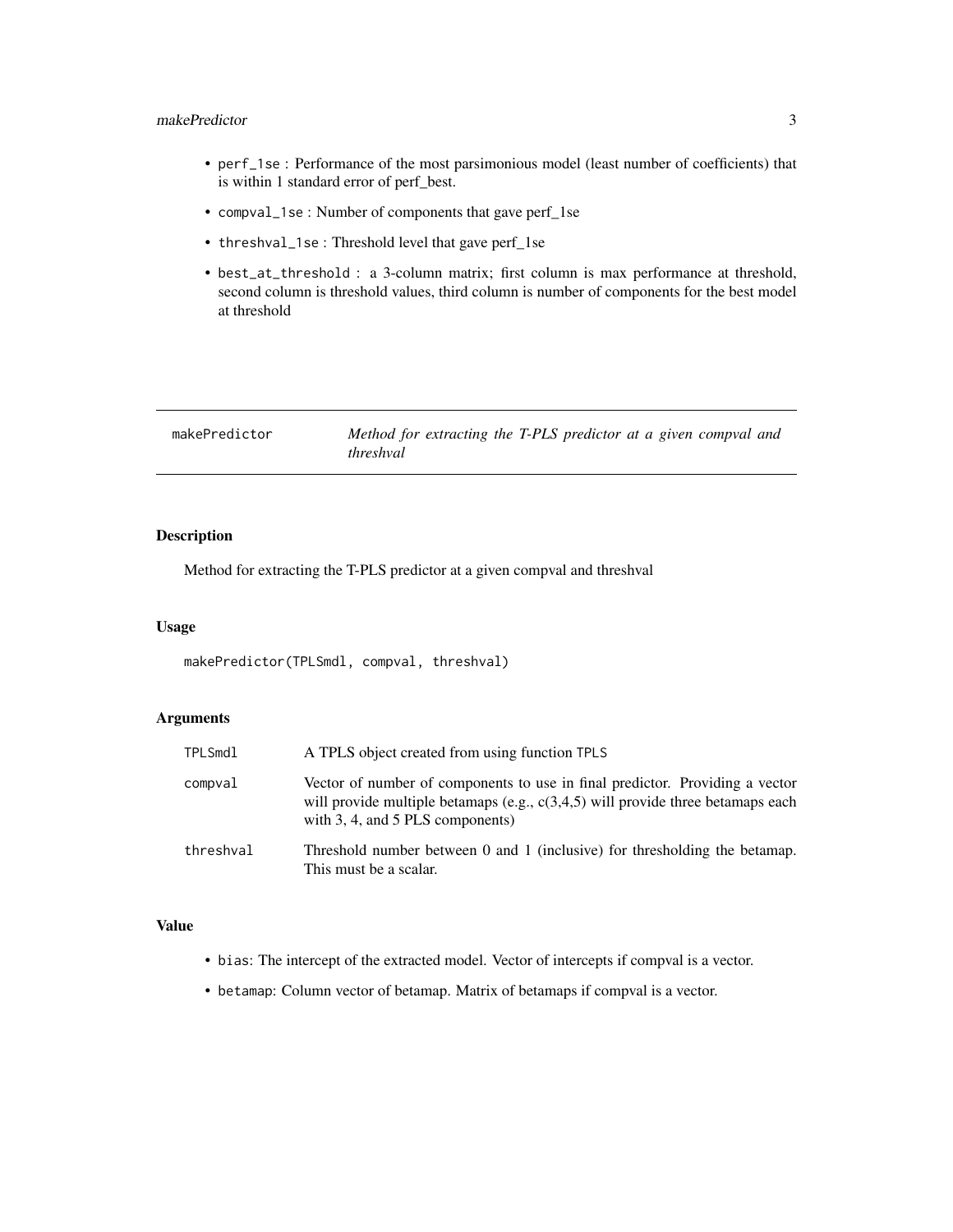#### <span id="page-3-0"></span>Description

Plots the tuning surface of TPLS

#### Usage

```
plotTuningSurface(object)
```
#### Arguments

object : evalTuningParam object

TPLS *Constructor method for fitting a T-PLS model with given data X and Y.*

#### Description

Constructor method for fitting a T-PLS model with given data X and Y.

#### Usage

TPLS(X, Y, NComp = 25,  $W = NULL$ , nmc = 0)

#### Arguments

| X     | Numerical matrix of predictors. Typically single-trial betas where each column<br>is a voxel and row is observation                                                                                    |
|-------|--------------------------------------------------------------------------------------------------------------------------------------------------------------------------------------------------------|
| Y     | Variable to predict. Binary 0 and 1 in case of classification, continuous variable<br>in case of regression                                                                                            |
| NComp | (Optional) Number of PLS components to compute. Default is 25.                                                                                                                                         |
| W     | (Optional) Observation weights. By default, all observations have equal weight.                                                                                                                        |
| nmc   | (Optional) 'no mean centering'. Default is 0. If 1, T-PLS will skip mean-<br>centering. This option is only provided in case you already mean-centered the<br>data and want to save some memory usage. |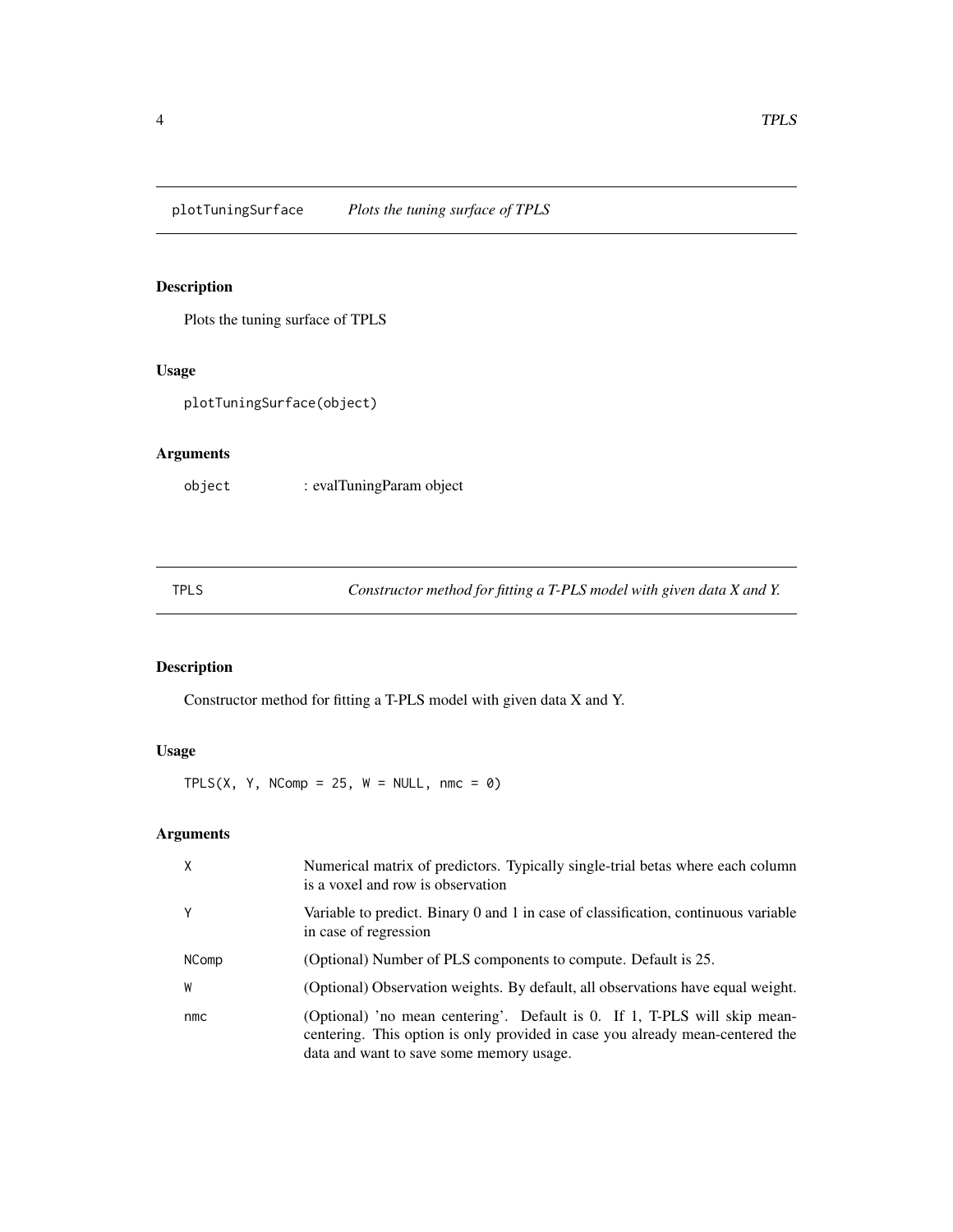#### <span id="page-4-0"></span>TPLSdat 5

#### Value

A TPLS object that contains the following attributes. Most of the time, you won't need to access the attributes.

- NComp: The number of components you specified in the input
- W: Normalized version of the observation weights (i.e., they sum to 1)
- MtrainX: Column mean of X. Weighted mean if W is given.
- MtrainY: Mean of Y. Weighted mean if W is given.
- scoreCorr: Correlation between Y and each PLS component. Weighted correlation if W is given.
- pctVar: Proportion of variance of Y that each component explains.
- betamap: v-by-NComp matrix of TPLS coefficients for each of the v variables, provided at each model with NComp components.
- threshmap : v-by-NComp matrix of TPLS threshold values  $(0-1)$  for each of the v variables, provided at each model with NComp components.

See vignettes for tutorial

TPLSdat *Sample participant data from a left-right button press task*

#### Description

A dataset containing five sample participant's binary button presses inside the scanner (left/right).

#### Usage

TPLSdat

#### Format

A data frame with following variables

X Brain image single trial coefficients. N-by-v matrix

Y Left =  $0$ , Right = 1, binary indicator of participant choice

subj Subject number (i.e., 1, 2, 3)

run Run number (i.e., 1, 2, 3, 4, 5, 6, 7, 8)

mask Binary 3D brain image that indexes where the variables in X came from.

#### Source

Kable, J. W., Caulfield, M. K., Falcone, M., McConnell, M., Bernardo, L., Parthasarathi, T., ... & Diefenbach, P. (2017). No effect of commercial cognitive training on brain activity, choice behavior, or cognitive performance. Journal of Neuroscience, 37(31), 7390-7402.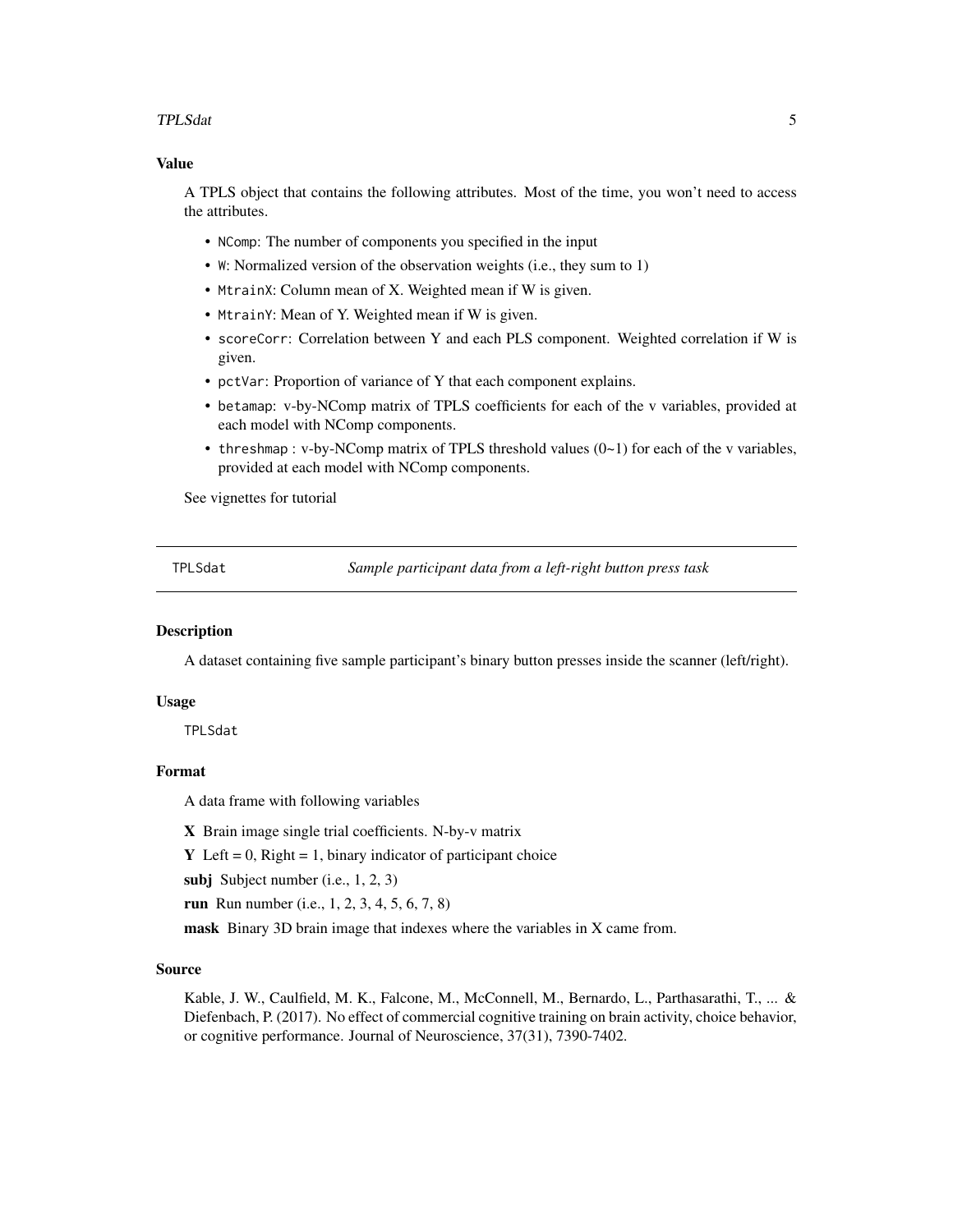<span id="page-5-0"></span>

#### Description

Method for making predictions on a testing dataset testX

#### Usage

TPLSpredict(TPLSmdl, compval, threshval, testX)

#### Arguments

| <b>TPLSmdl</b> | A TPLS object created from using function TPLS                                                                                                                                                                     |
|----------------|--------------------------------------------------------------------------------------------------------------------------------------------------------------------------------------------------------------------|
| compval        | Vector of number of components to use in final predictor. Providing a vector will<br>provide multiple predictions (e.g., $c(3,4,5)$ will provide three prediction columns<br>each with 3, 4, and 5 PLS components) |
| threshval      | Threshold number between 0 and 1 (inclusive) for thresholding the betamap.<br>This must be a scalar.                                                                                                               |
| testX          | Data that you want to predict the Y of                                                                                                                                                                             |

#### Value

- score: Column vector of prediction scores. Matrix of scores if compval is a vector.
- 

TPLS\_cv *Constructor method for fitting a cross-validation T-PLS model*

#### Description

Constructor method for fitting a cross-validation T-PLS model

#### Usage

```
TPLS_Cv(X, Y, CVfold, NComp = 25, W = NULL, nmc = 0)
```
#### Arguments

| Numerical matrix of predictors. Typically single-trial betas where each column<br>is a voxel and row is observation |
|---------------------------------------------------------------------------------------------------------------------|
| Variable to predict. Binary 0 and 1 in case of classification, continuous variable<br>in case of regression         |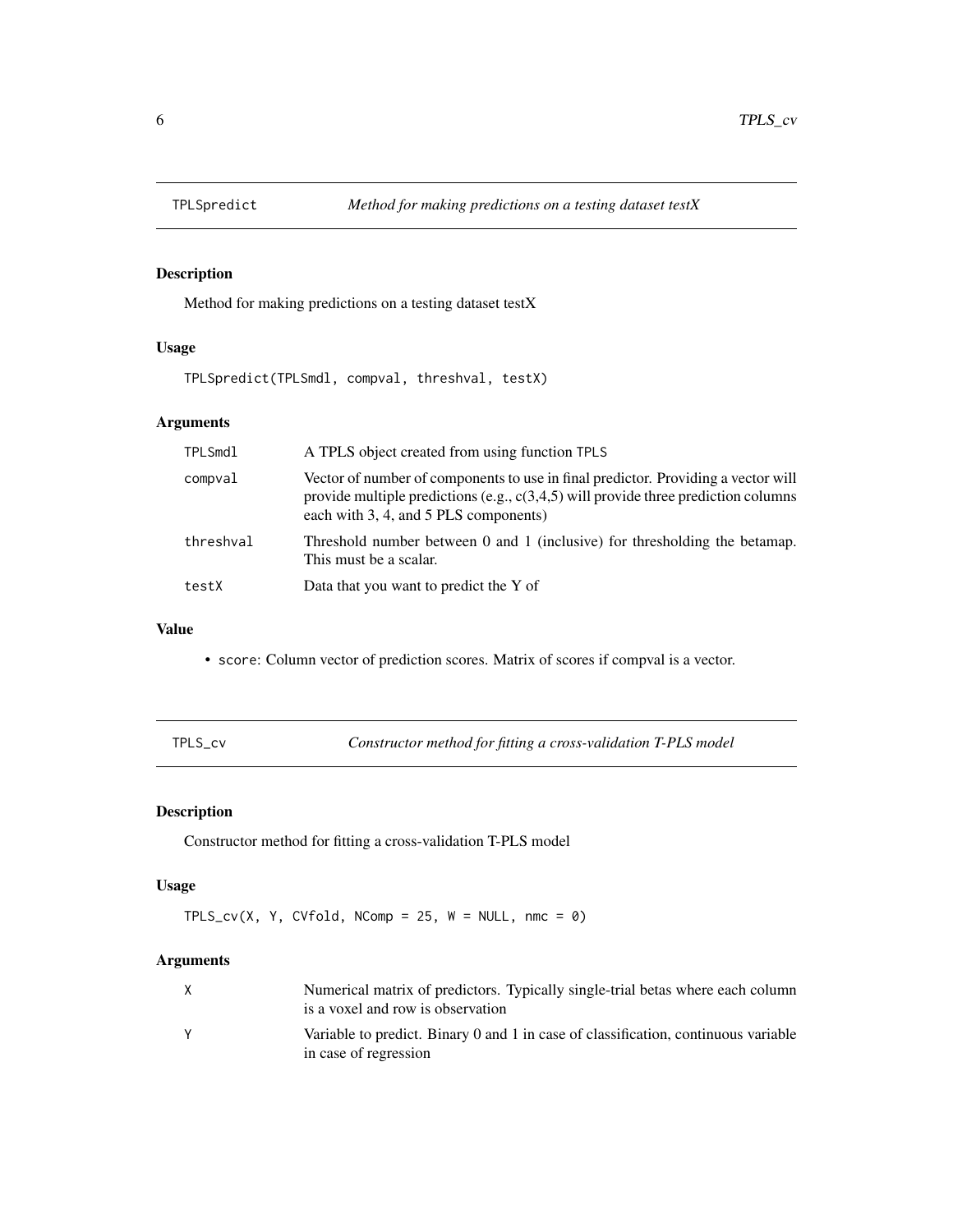#### TPLS\_cv 7

| CVfold       | Cross-validation testing fold information. Can either be a vector or a matrix,                                                                                                                                      |
|--------------|---------------------------------------------------------------------------------------------------------------------------------------------------------------------------------------------------------------------|
|              | the latter being more general. Vector: n-by-1 vector. Each element is a number                                                                                                                                      |
|              | ranging from $1 \sim$ numfold to identify which testing fold each observation be-                                                                                                                                   |
|              | longs to Matrix: n-by-numfold matrix. Each column indicates the testing data<br>with 1 and training data as 0. Example: For leave-one-out CV, Vector would be                                                       |
|              | 1:n, Matrix form would be $eye(n)$ Matrix form is more general as it can have<br>same trial be in multiple test folds                                                                                               |
| <b>NComp</b> | (Optional) Number of PLS components to compute. Default is 25.                                                                                                                                                      |
| W            | (Optional) Observation weights. Optional input. By default, all observations<br>have equal weight. Can either be a n-by-1 vector or a n-by-nfold matrix where<br>each column is observation weights in that CV fold |
| nmc          | (Optional) 'no mean centering'. See TPLS for more detail. Turning this on will<br>skip mean centering on all cross validation folds, so they should all be mean-<br>centered already                                |

#### Value

A TPLS\_cv object that contains the following attributes. Most of the time, you won't need to access the attributes.

- NComp: The number of components you specified in the input
- numfold: Total number of cross-validation folds
- CVfold: A matrix of indicators for testing data for each cross validation fold in each column
- cvMdls : A vector of TPLS models, one for each fold.

See vignettes for tutorial